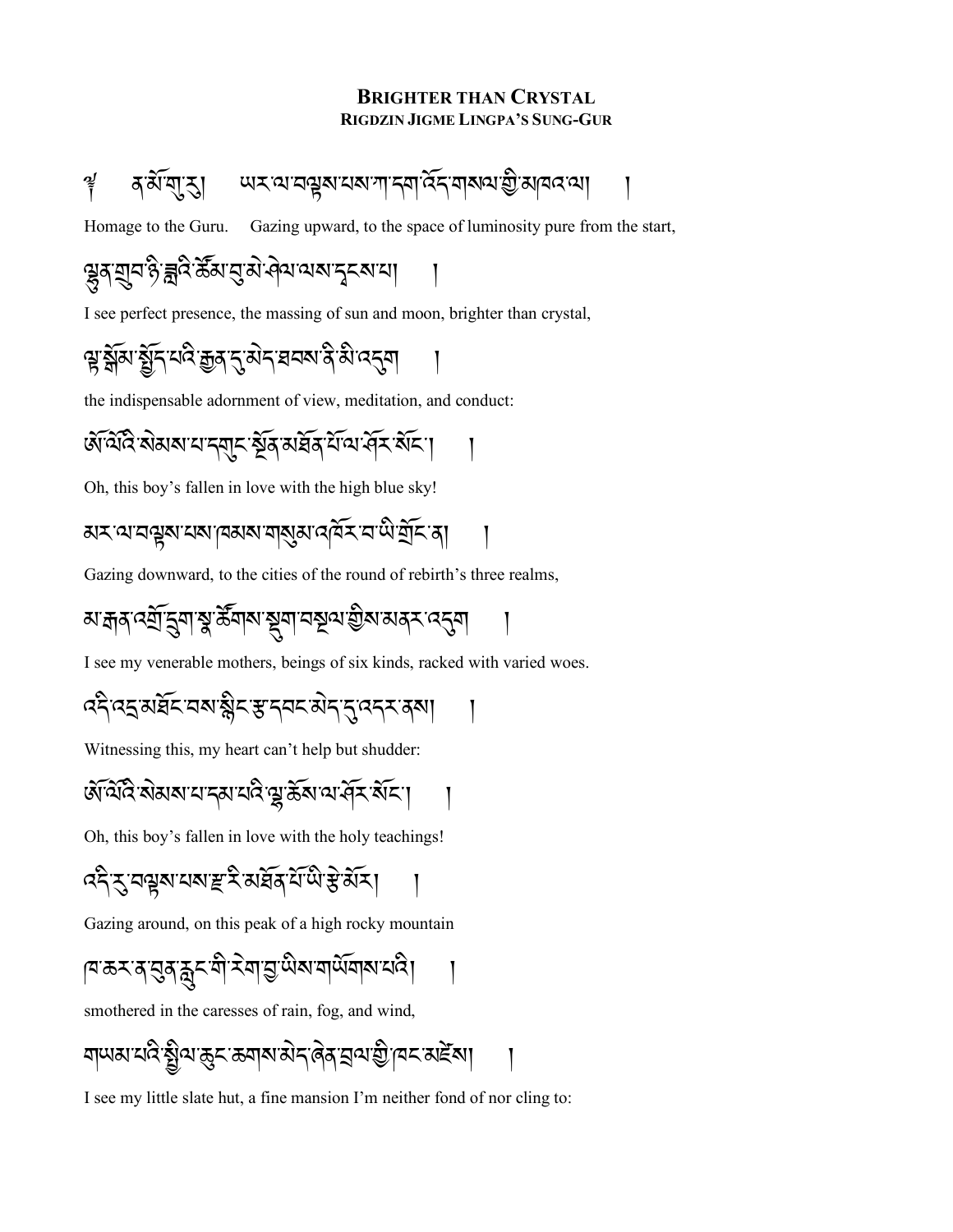#### ऄऀऄॎऀॱऄॺॺॱय़ॺऻॸॺॱॳढ़ॱॾफ़ॕॖॎॸ॔ॱॺॱॷ॔ॸॱ<u>ॶ</u>ॴ

Oh, this boy's fallen in love with retreat on a mountain pass!

$$
\frac{1}{2} \left( \sum_{i=1}^n \sum_{j=1}^n \sum_{j=1}^n \sum_{j=1}^n \sum_{j=1}^n \sum_{j=1}^n \sum_{j=1}^n \sum_{j=1}^n \sum_{j=1}^n \sum_{j=1}^n \sum_{j=1}^n \sum_{j=1}^n \sum_{j=1}^n \sum_{j=1}^n \sum_{j=1}^n \sum_{j=1}^n \sum_{j=1}^n \sum_{j=1}^n \sum_{j=1}^n \sum_{j=1}^n \sum_{j=1}^n \sum_{j=1}^n \sum_{j=1}^n \sum_{j=1}^n \sum_{j=1}^n \sum_{j=1}^n \sum_{j=1}^n \sum_{j=1}^n \sum_{j=1}^n \sum_{j=1}^n \sum_{j=1}^n \sum_{j=1}^n \sum_{j=1}^n \sum_{j=1}^n \sum_{j=1}^n \sum_{j=1}^n \sum_{j=1}^n \sum_{j=1}^n \sum_{j=1}^n \sum_{j=1}^n \sum_{j=1}^n \sum_{j=1}^n \sum_{j=1}^n \sum_{j=1}^n \sum_{j=1}^n \sum_{j=1}^n \sum_{j=1}^n \sum_{j=1}^n \sum_{j=1}^n \sum_{j=1}^n \sum_{j=1}^n \sum_{j=1}^n \sum_{j=1}^n \sum_{j=1}^n \sum_{j=1}^n \sum_{j=1}^n \sum_{j=1}^n \sum_{j=1}^n \sum_{j=1}^n \sum_{j=1}^n \sum_{j=1}^n \sum_{j=1}^n \sum_{j=1}^n \sum_{j=1}^n \sum_{j=1}^n \sum_{j=1}^n \sum_{j=1}^n \sum_{j=1}^n \sum_{j=1}^n \sum_{j=1}^n \sum_{j=1}^n \sum_{j=1}^n \sum_{j=1}^n \sum_{j=1}^n \sum_{j=1}^n \sum_{j=1}^n \sum_{j=1}^n \sum_{j=1}^n \sum_{j=1}^n \sum_{j=1}^n \sum_{j=1}^n \sum_{j=1}^n \sum_{j=1}^n \sum
$$

My mind harbors no liking for the busyness of monasteries

where enemies are hated and friends prized as a matter of course.

Don't give me your advice, tales told to trick infants—do you get that?

Oh, this boy's fallen in love with whatever appears easily close at hand!

# ৡ৾ঀৗৼ৶৻ঀ৾৻য়ৣ৽৸ৣঀয়৸ড়৸ৼঢ়ঢ়৸ড়৸ৼঢ়ঢ়ঢ়৸

These vultures love meat, sinful food, but they don't kill.

$$
\mathfrak{F}_{\mathcal{A}} \geq \mathfrak{F}_{\mathcal{A}} \geq \mathfrak{F}_{\mathcal{A}} \geq \mathfrak{F}_{\mathcal{A}} \geq \mathfrak{F}_{\mathcal{A}} \geq \mathfrak{F}_{\mathcal{A}} \geq \mathfrak{F}_{\mathcal{A}} \geq \mathfrak{F}_{\mathcal{A}} \geq \mathfrak{F}_{\mathcal{A}} \geq \mathfrak{F}_{\mathcal{A}} \geq \mathfrak{F}_{\mathcal{A}} \geq \mathfrak{F}_{\mathcal{A}} \geq \mathfrak{F}_{\mathcal{A}} \geq \mathfrak{F}_{\mathcal{A}} \geq \mathfrak{F}_{\mathcal{A}} \geq \mathfrak{F}_{\mathcal{A}} \geq \mathfrak{F}_{\mathcal{A}} \geq \mathfrak{F}_{\mathcal{A}} \geq \mathfrak{F}_{\mathcal{A}} \geq \mathfrak{F}_{\mathcal{A}} \geq \mathfrak{F}_{\mathcal{A}} \geq \mathfrak{F}_{\mathcal{A}} \geq \mathfrak{F}_{\mathcal{A}} \geq \mathfrak{F}_{\mathcal{A}} \geq \mathfrak{F}_{\mathcal{A}} \geq \mathfrak{F}_{\mathcal{A}} \geq \mathfrak{F}_{\mathcal{A}} \geq \mathfrak{F}_{\mathcal{A}} \geq \mathfrak{F}_{\mathcal{A}} \geq \mathfrak{F}_{\mathcal{A}} \geq \mathfrak{F}_{\mathcal{A}} \geq \mathfrak{F}_{\mathcal{A}} \geq \mathfrak{F}_{\mathcal{A}} \geq \mathfrak{F}_{\mathcal{A}} \geq \mathfrak{F}_{\mathcal{A}} \geq \mathfrak{F}_{\mathcal{A}} \geq \mathfrak{F}_{\mathcal{A}} \geq \mathfrak{F}_{\mathcal{A}} \geq \mathfrak{F}_{\mathcal{A}} \geq \mathfrak{F}_{\mathcal{A}} \geq \mathfrak{F}_{\mathcal{A}} \geq \mathfrak{F}_{\mathcal{A}} \geq \mathfrak{F}_{\mathcal{A}} \geq \mathfrak{F}_{\mathcal{A}} \geq \mathfrak{F}_{\mathcal{A}} \geq \mathfrak{F}_{\mathcal{A}} \geq \mathfrak{F}_{\mathcal{A}} \geq \mathfrak{F}_{\
$$

Alight in fearless conduct on the steely tips of their wings of wind,

they forcefully span the space of view and meditation:

$$
\mathfrak{F}(\widetilde{\mathfrak{A}}\widetilde{\mathfrak{A}}\widetilde{\mathfrak{A}}\mathfrak{A}\mathfrak{A}\mathfrak{A}^{\prime}\mathfrak{A}^{\prime}\mathfrak{A}\mathfrak{A}^{\prime}\mathfrak{A}^{\prime}\mathfrak{A}^{\prime}\mathfrak{A}^{\prime}\mathfrak{A}^{\prime}\mathfrak{A}^{\prime}\mathfrak{A}^{\prime}\mathfrak{A}^{\prime}\mathfrak{A}^{\prime}\mathfrak{A}^{\prime}^{\prime}\mathfrak{A}^{\prime}^{\prime} \mathfrak{A}^{\prime}^{\prime} \mathfrak{A}^{\prime}^{\prime} \mathfrak{A}^{\prime}^{\prime} \mathfrak{A}^{\prime}^{\prime} \mathfrak{A}^{\prime}^{\prime} \mathfrak{A}^{\prime}^{\prime} \mathfrak{A}^{\prime}^{\prime} \mathfrak{A}^{\prime}^{\prime} \mathfrak{A}^{\prime}^{\prime} \mathfrak{A}^{\prime}^{\prime} \mathfrak{A}^{\prime}^{\prime} \mathfrak{A}^{\prime}^{\prime} \mathfrak{A}^{\prime}^{\prime} \mathfrak{A}^{\prime}^{\prime} \mathfrak{A}^{\prime}^{\prime} \mathfrak{A}^{\prime}^{\prime} \mathfrak{A}^{\prime}^{\prime} \mathfrak{A}^{\prime}^{\prime} \mathfrak{A}^{\prime}^{\prime} \mathfrak{A}^{\prime}^{\prime} \mathfrak{A}^{\prime}^{\prime} \mathfrak{A}^{\prime}^{\prime} \mathfrak{A}^{\prime}^{\prime} \mathfrak{A}^{\prime}^{\prime} \mathfrak{A}^{\prime}^{\prime} \mathfrak{A}^{\prime} \mathfrak{A}^{\prime} \mathfrak{A}^{\prime} \mathfrak{A}^{\prime} \mathfrak{A}^{\prime} \mathfrak{A}^{\prime} \mathfrak{A}^{\prime} \mathfrak{A}^{\prime} \mathfrak{A}^{\prime} \mathfrak{A}^{\prime} \mathfrak{A}^{\prime} \mathfrak{A}^{\prime} \mathfrak{A}^{\prime} \mathfrak{A}^{\prime} \mathfrak{A}^{\prime} \mathfrak{A}^{\prime} \mathfrak{A}^{\prime}
$$

Oh, this boy's fallen in love with white vultures!

$$
\frac{1}{2} \left( \frac{1}{2} \sum_{i=1}^{n} \sum_{j=1}^{n} \sum_{j=1}^{n} \sum_{j=1}^{n} \sum_{j=1}^{n} \sum_{j=1}^{n} \sum_{j=1}^{n} \sum_{j=1}^{n} \sum_{j=1}^{n} \sum_{j=1}^{n} \sum_{j=1}^{n} \sum_{j=1}^{n} \sum_{j=1}^{n} \sum_{j=1}^{n} \sum_{j=1}^{n} \sum_{j=1}^{n} \sum_{j=1}^{n} \sum_{j=1}^{n} \sum_{j=1}^{n} \sum_{j=1}^{n} \sum_{j=1}^{n} \sum_{j=1}^{n} \sum_{j=1}^{n} \sum_{j=1}^{n} \sum_{j=1}^{n} \sum_{j=1}^{n} \sum_{j=1}^{n} \sum_{j=1}^{n} \sum_{j=1}^{n} \sum_{j=1}^{n} \sum_{j=1}^{n} \sum_{j=1}^{n} \sum_{j=1}^{n} \sum_{j=1}^{n} \sum_{j=1}^{n} \sum_{j=1}^{n} \sum_{j=1}^{n} \sum_{j=1}^{n} \sum_{j=1}^{n} \sum_{j=1}^{n} \sum_{j=1}^{n} \sum_{j=1}^{n} \sum_{j=1}^{n} \sum_{j=1}^{n} \sum_{j=1}^{n} \sum_{j=1}^{n} \sum_{j=1}^{n} \sum_{j=1}^{n} \sum_{j=1}^{n} \sum_{j=1}^{n} \sum_{j=1}^{n} \sum_{j=1}^{n} \sum_{j=1}^{n} \sum_{j=1}^{n} \sum_{j=1}^{n} \sum_{j=1}^{n} \sum_{j=1}^{n} \sum_{j=1}^{n} \sum_{j=1}^{n} \sum_{j=1}^{n} \sum_{j=1}^{n} \sum_{j=1}^{n} \sum_{j=1}^{n} \sum_{j=1}^{n} \sum_{j=1}^{n} \sum_{j=1}^{n} \sum_{j=1}^{n} \sum_{j=1}^{n} \sum_{j=1}^{n} \sum_{j=1}^{n} \sum_{j=1}^{n} \sum_{j=1}^{n} \sum_{j=1}^{n} \sum_{j=1}^{n} \sum_{
$$

These birds were born as thoughtless beasts but have positive minds:

No food that involves others' harm passes their beaks.

Such feathered creatures live on grass and reeds, and sing sweetly: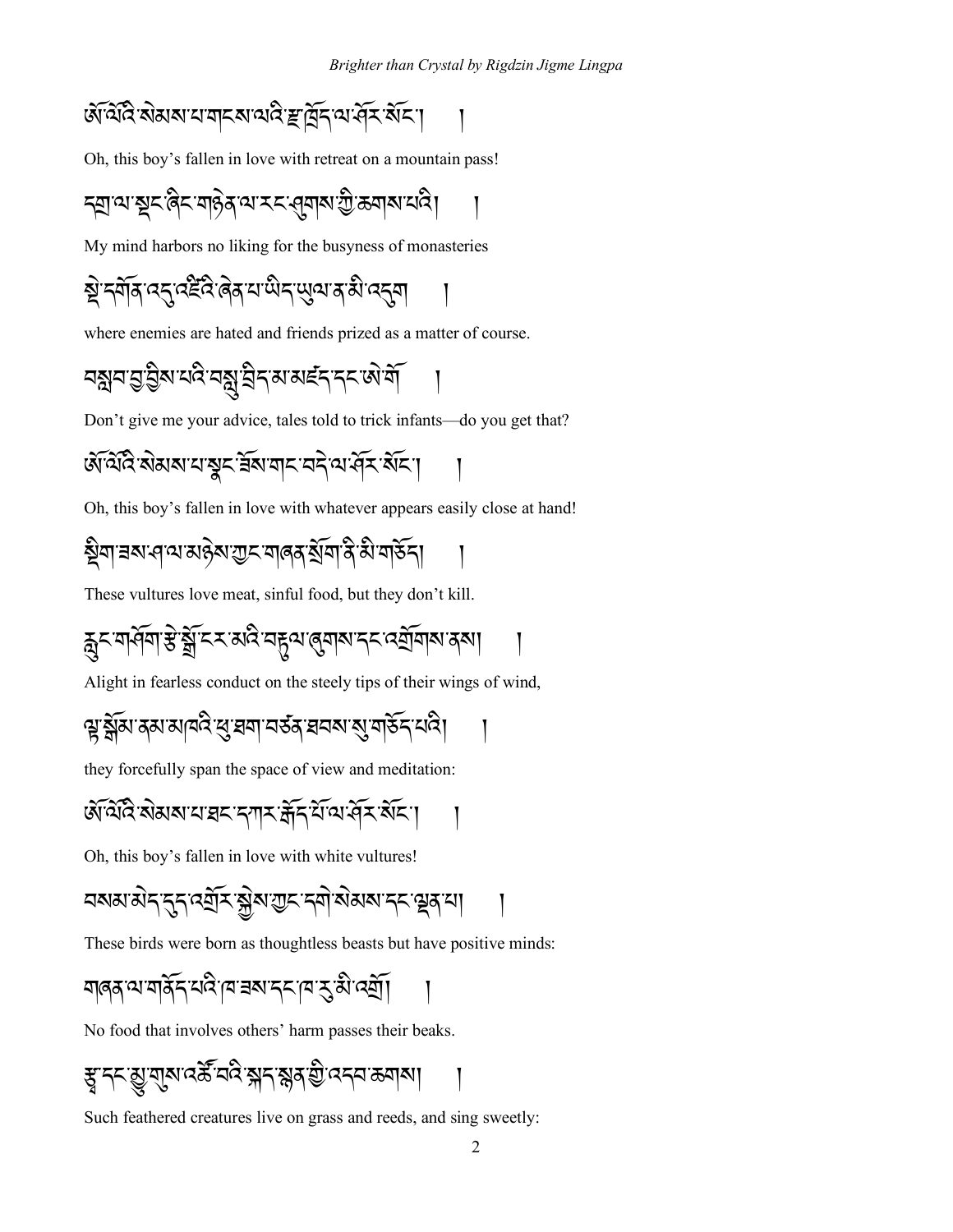Oh, this boy's fallen in love with heavenly snowcock birds!

Deer that frolic on the grasslands due to their past karma—

Flee, flee from your attackers, the shameless hunters.

You eat what you find among the very best of foods, grass and water:

Oh, this boy's fallen in love with small brown deer!

ঀয়য়ৼড়ৢৼৼড়ড়ৢড়ড়ড়ড়ৼ৻ড়ঀৼৗৢয়ড়ৼৼ

Yesterday, I saw those remains of a human corpse scattered for birds

and realized that this youthful illusory body is as solid as my breath in the cold air.

$$
2^2
$$
୩୰େଲ୍ଷ୍ୟୁସ୍କାସ୍ତ୍ୟୁୟ୰୰୍କିୟ୰େକ୍ଷ୍ର୍ୟୁସ୍ୱକ୍ୟ୰୰୰େକ୍ୱୗ୰ୁକୀର୍କିଗ଼

Though my body and mind will part ways, I won't feel any anguish:

Oh, this boy's fallen in love with the luminous true body of wisdom!

I've got no confidence I won't die, even tonight.

$$
\text{Var}(\widehat{X}^T) = \text{Var}(\widehat{X}^T) = \text{Var}(\widehat{X}^T) = \text{Var}(\widehat{X}^T) = \text{Var}(\widehat{X}^T) = \text{Var}(\widehat{X}^T) = \text{Var}(\widehat{X}^T) = \text{Var}(\widehat{X}^T) = \text{Var}(\widehat{X}^T) = \text{Var}(\widehat{X}^T) = \text{Var}(\widehat{X}^T) = \text{Var}(\widehat{X}^T) = \text{Var}(\widehat{X}^T) = \text{Var}(\widehat{X}^T) = \text{Var}(\widehat{X}^T) = \text{Var}(\widehat{X}^T) = \text{Var}(\widehat{X}^T) = \text{Var}(\widehat{X}^T) = \text{Var}(\widehat{X}^T) = \text{Var}(\widehat{X}^T) = \text{Var}(\widehat{X}^T) = \text{Var}(\widehat{X}^T) = \text{Var}(\widehat{X}^T) = \text{Var}(\widehat{X}^T) = \text{Var}(\widehat{X}^T) = \text{Var}(\widehat{X}^T) = \text{Var}(\widehat{X}^T) = \text{Var}(\widehat{X}^T) = \text{Var}(\widehat{X}^T) = \text{Var}(\widehat{X}^T) = \text{Var}(\widehat{X}^T) = \text{Var}(\widehat{X}^T) = \text{Var}(\widehat{X}^T) = \text{Var}(\widehat{X}^T) = \text{Var}(\widehat{X}^T) = \text{Var}(\widehat{X}^T) = \text{Var}(\widehat{X}^T) = \text{Var}(\widehat{X}^T) = \text{Var}(\widehat{X}^T) = \text{Var}(\widehat{X}^T) = \text{Var}(\widehat{X}^T) = \text{Var}(\widehat{X}^T) = \text{Var}(\widehat{X}^T) = \text{Var}(\widehat{X}^T) = \text{Var}(\widehat{X}^T) = \text{Var}(\widehat{X}^T) = \text{Var}(\widehat{X}^T) = \text{Var}(\widehat{X}^T) = \text{Var}(\widehat{X}^T) = \text{Var}(\widehat{X}^T) = \text{Var}(\widehat{X
$$

Plans and projects make me a rock in the abyss of the round of rebirth's wretched depths,

$$
\text{max}(\text{argmax}(\text{argmax}(\text{argmax}(\text{argmax}(\text{argmax}(\text{argmax}(\text{argmax}(\text{argmax}(\text{argmax}(\text{argmax}(\text{argmax}(\text{argmax}(\text{argmax}(\text{argmax}(\text{argmax}(\text{argmax}(\text{argmax}(\text{argmax}(\text{argmax}(\text{argmax}(\text{argmax}(\text{argmax}(\text{argmax}(\text{argmax}(\text{argmax}(\text{argmax}(\text{argmax}(\text{argmax}(\text{argmax}(\text{argmax}(\text{argmax}(\text{argmax}(\text{argmax}(\text{argmax}(\text{argmax}(\text{argmax}(\text{argmax}(\text{argmax}(\text{argmax}(\text{argmax}(\text{argmax}(\text{argmax}(\text{argmax}(\text{argmax}(\text{argmax}(\text{argmax}(\text{argmax}(\text{argmax}(\text{argmax}(\text{argmax}(\text{argmax}(\text{argmax}(\text{argmax}(\text{argmax}(\text{argmax}(\text{argmax}(\text{argmax}(\text{argmax}(\text{argmax}(\text{argmax}(\text{argmax}(\text{argmax}(\text{argmax}(\text{argmax}(\text{argmax}(\text{argmax}(\text{argmax}(\text{argmax}(\text{argmax}(\text{argmax}(\text{argmax}(\text{argmax}(\text{argmax}(\text{argmax}(\text{argmax}(\text{argmax}(\text{argmax}(\text{argmax}(\text{argmax}(\text{argmax}(\text{argmax}(\text{argmax}(\text{argmax}(\text{argmax}(\text{argmax}(\text{argmax}(\text{argmax}(\text{argmax}(\text{argmax}(\text{argmax}(\text{argmax}(\text{argmax}(\text{argmax}(\text{argmax}(\text{argmax}(\text{argmax}(\text{argmax}(\text{argmax}(\text{argmax}(\text{argmax}(\text{argmax}(\text{argmax}(\text{argmax}(\text{argmax}(\text{argmax}(\text{argmax}(\text{argmax}(\text{argmax}(\text{argmax}(\text{argmax}(\text{argmax}(\text{argmax}(\text{argmax}(\text{argmax}(\text{argmax}(\text{argmax}(\text{argmax}(\text{argmax}(\text{argmax}(\text{argmax}(\text{argmax}(\text{argmax}(\text{argmax}(\text{argmax}(\text{argmax}(\text{argmax
$$

while continual lack of activity is sufficient to traverse all paths and stages of awakening: